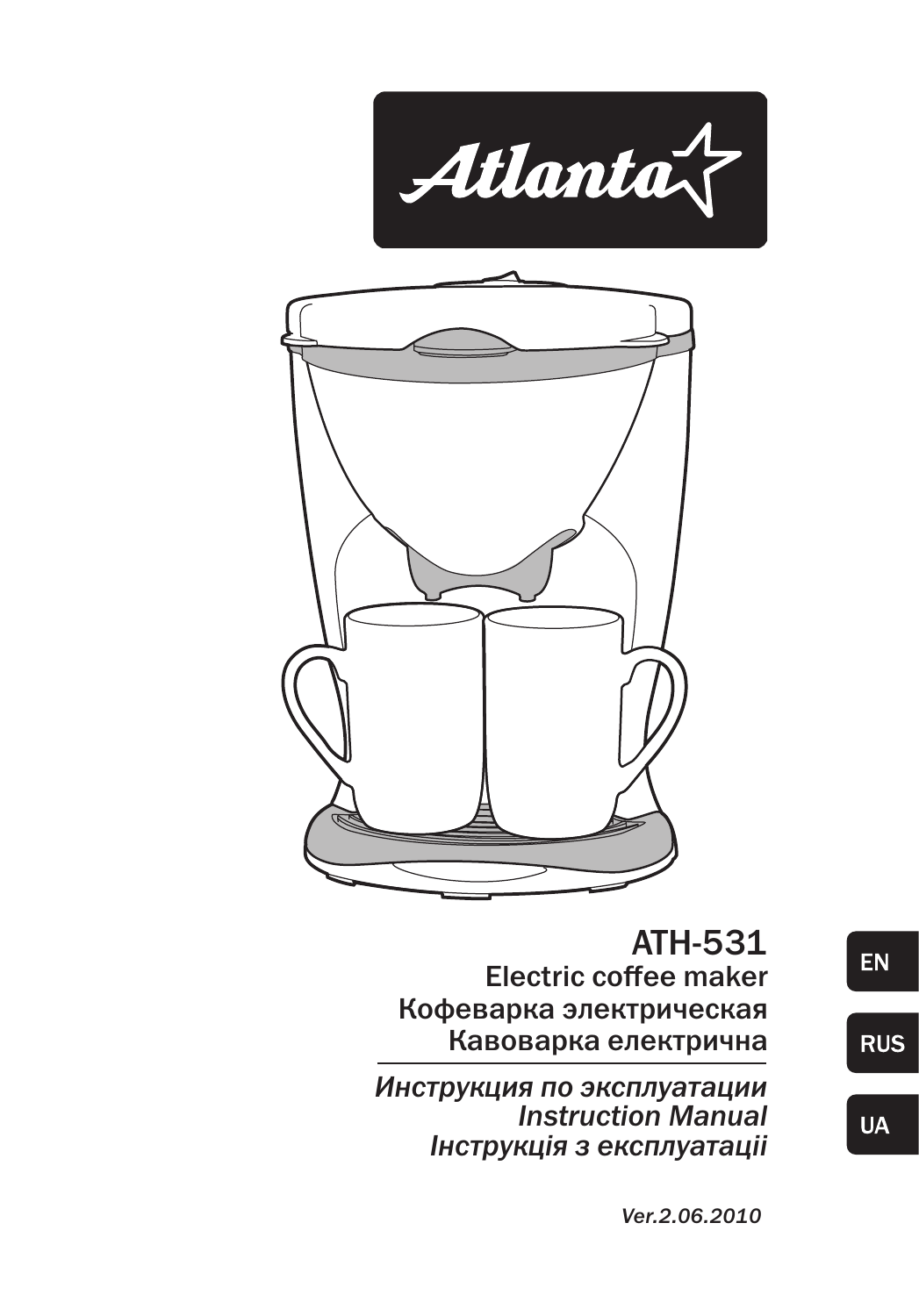# $\mathcal{A}$ tlanta $\sqrt[4]{ }$

ELECTRIC COFFEE MAKER/КОФЕВАРКА ЭЛЕКТРИЧЕСКАЯ/КАВОВАРКА ЕЛЕКТРИЧНА

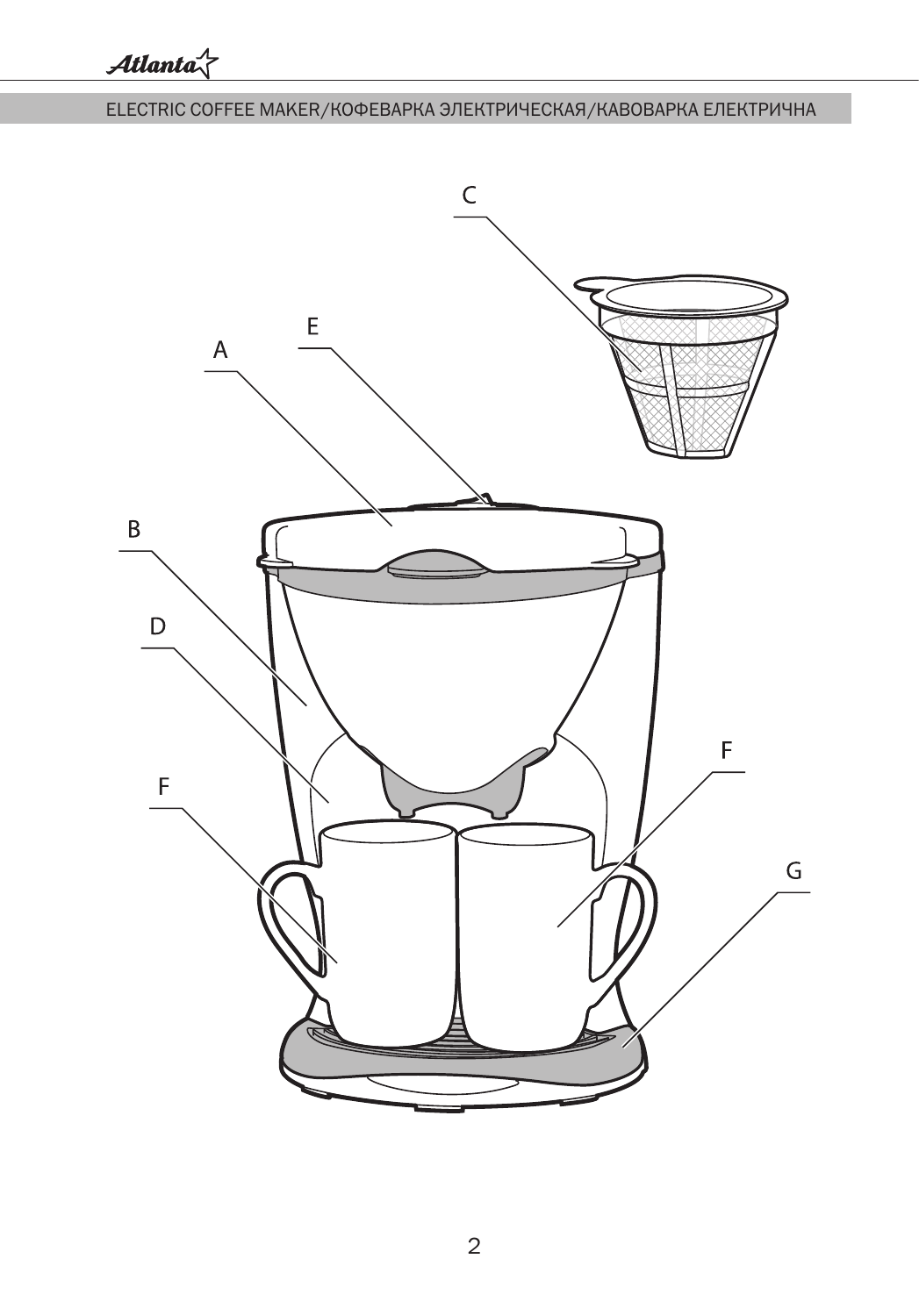$\mathcal{A}$ tlanta $\Lambda$ 

EN 3-6

RUS 7-11

UA 12-16

#### INSTRUCTION MANUAL

#### DEAR CUSTOMER!

OUR CONGRATULATIONS WITH LUCKY CHOICE! YOU ARE HOLDER OF PRODUCT UNDER "ATLANTA" TRADEMARK WHICH IS CHARACTERIZED BY STATE-OF-THE-ART DESIGN AND GOOD QUALITY OF PERFORMANCE. WE HOPE THAT OUR PRODUCTION WILL BECOME YOUR COMPANION FOR A LONG TIME.

#### WARNING:

DO NOT PLACE THE UNIT NEAR THE SOURCE OF HEAT, INCLUDING: HEATERS, GAS COOKERS; OR IN THE PLACES OF DIRECT SUN BEAMS INFLUENCE, EXCESSIVE DUST, MECHANICAL VIBRATION OR SHOCK LOADS. DO NOT COVER THE UNIT. PLEASE, PULL THE PLUG FOR THE POWER COURT DISCONNECTION. NEVER PULL THE COURT. KEEP AWAY FROM INGRESS OF WATER AND OTHER LIQUIDS ON THE ELECTRIC PART: THAT MAY DAMAGE THE COFFEE MAKER. DO NOT PLUG IN AFTER THE TRANSPORTATION UNDER LOW TEMPERATURES EARLIER THAN AFTER TWO HOURS S IN THE WARM ROOM. DO NOT KEEP THE COFFEE MAKERWITH THE WATER INSIDE UNDER NEGATIVE TEMPERATURES: THAT MAY DAMAGE THE HOUSING OF THE COFFEE MAKER. DO NOT USE MECHANICALLY ACTIVE LIQUIDS (GASOLINE, KEROSENE, ALCOHOL, DIFFERENT SOLVENTS) FOR CLEANING OF THE COFFEE MAKER.

#### ATTENTION!

DO NOT EXPOSE THE ELECTRICAL PART OF THE MACHINE TO RAIN OR MOISTURE TO PREVENT THE INFLAMMATION OR ELECTRICAL SHOCK. DO NOT DIP THE COFFEE MAKER INTO THE WATER OR ANY OTHER LIQUID. TO PREVENT ELECTRICAL SHOCK, DO NOT OPEN THE HOUSING, PLEASE, REFER TO THE AUTHORIZED SPECIALIST FOR ANY TECHNICAL MAINTENANCE.

3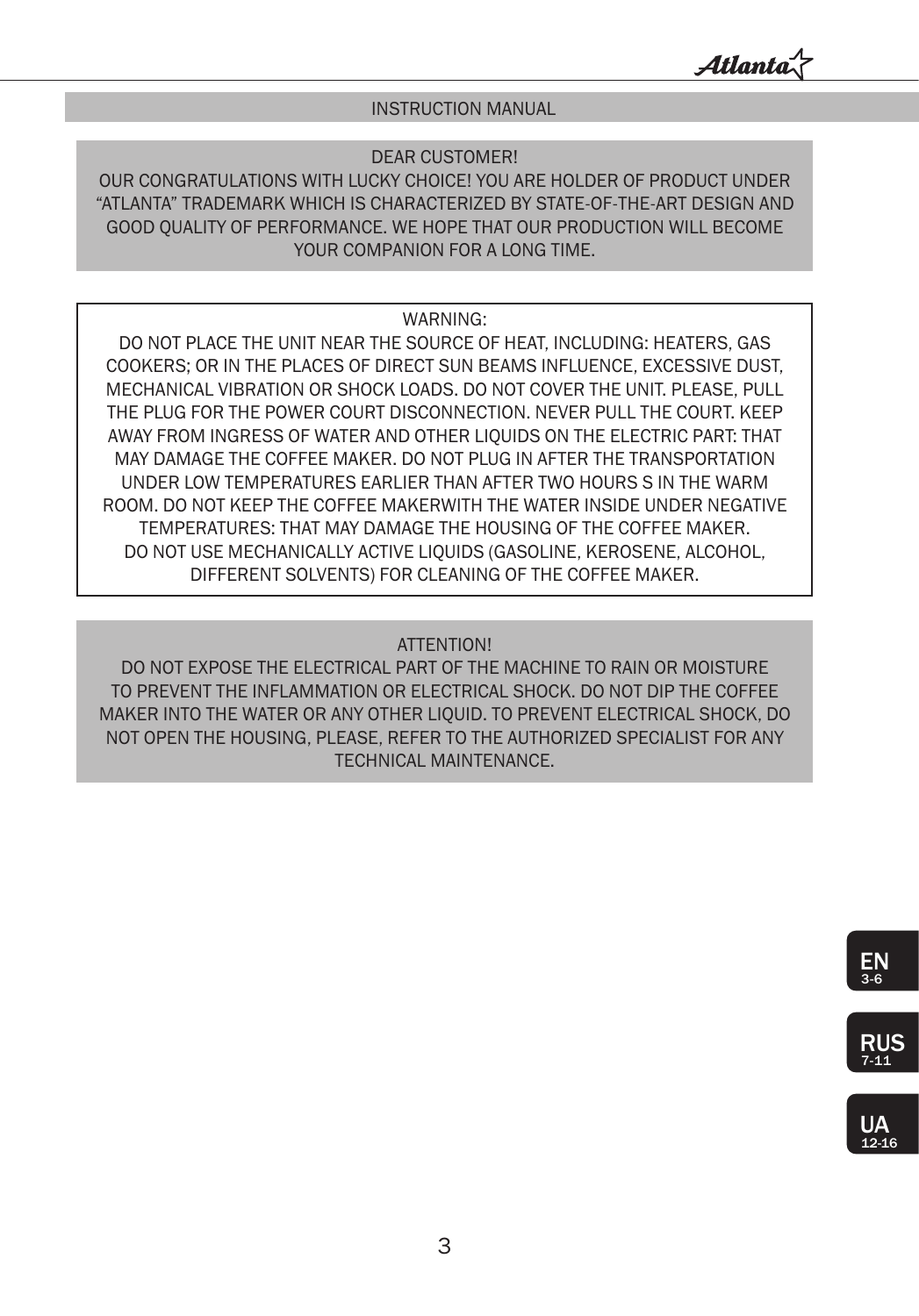$\mathcal{A}$ tlanta $\mathcal{A}$ 

#### INSTRUCTION MANUAL

#### BASIC ELEMENTS OF THE COFFEE MAKER

- A cover
- B water tank
- C reusable filter
- D housing of the coffee maker
- $F =$  start button
- $F \text{cubs}$
- G pitcher stand

# TECHNICAL FEATURES

| Voltage:        | 230V~50Hz |
|-----------------|-----------|
| Rated power:    | 450W      |
| Capacity:       | 0.25L     |
| Operating life: | 3 years   |

The indicated manufacturer's lifetime can be significantly increased under condition of careful operation.

The date of production is indicated in the serial number: the third and the forth numerals are the month of production, the fifth is the year of production (from 2010 till 2019). Example: хх120ххххххх – 12 month, 2010.

# BEFORE START UP OF THE OPERATION

Please, read the present operating manual carefully before start up of the unit operation. Before the first operation after a long break, it is recommended to fill in the water into the water tank and make one cycle without coffer. Please, disconnect the coffee maker and pour out all water collected in the cups.

# COFFEE MAKER OPERATION

1. Set the coffee maker on the flat, dry and heat resistant nonslip surface as close as possible to the outlet.

2. Insert the plug into the outlet; beforehand make sure that the coffee maker is in the position off (position "O").

3. Open the cover of the water tank and fill in with the required quantity of water, not exceeding "MAX" indicator on the scale.

4. Pour coffee in to the filter. About 5 grams of coffee per one cup (100 ml) is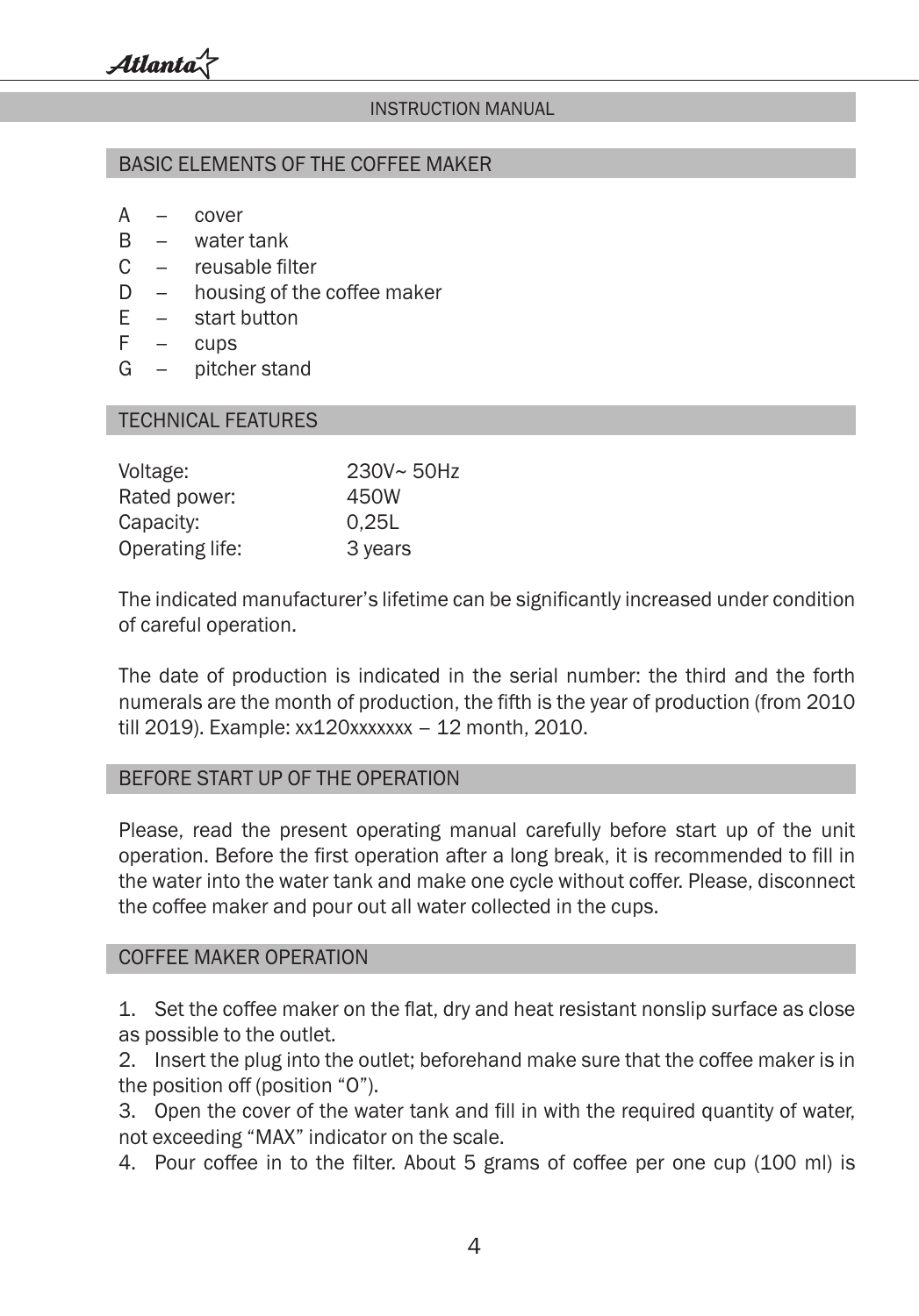$Although$ 

#### INSTRUCTION MANUAL

required for the medium strength of the beverage.

- 5. Tightly close the cover of the coffee maker.
- 6. Turn the switch to the position "I". Operation indicator should be started.

7. In several seconds the heating element starts to the boil water in small portions and supply it to the ground coffee. Soon the water will pass through the ground coffee and will get to the cups as the aromatic beverage.

8. You can stop the process at any time, turning the switch to the position "O" (off).

9. Turn off the coffee maker after the ending of water or getting enough coffee.

# **NOTES**

- Never fill in any other liquid except water into the coffee maker.
- Be economic: do not make more coffee than You need.
- If You see any drops on the coffee maker, do not worry, that is just condensate.
- The manufacturer reserves the right to make additional change in the coffee maker.

# SAFETY MEASURES

- The coffee maker is intended to operate from the current supply; all relevant features are indicated on the label.
- The coffee maker should be operated only in vertical position.

Never operate the coffee maker on the uneven and not heat-resistant surface.

- The unit is not intended for operation by any persons (including children) with the reduced physical, perceptional or mental abilities, as well as inexperienced and unskillful, if they are uncontrolled and uninstructed on the operation by the responsible persons.
- The manufacturer or any relevant authorized person should replace the damaged court to avoid danger.
- Please, use the separate outlet for the coffee maker.

The surface of the coffee maker can be heat up to 80 °C, please, do not touch the operating unit in the area of the filter.

• The distance between the coffee maker and any objects above should be not less that 50 cm for the reason of the steam influence. Please, keep away from the object that can be easily deformed under the high temperatures.

• Please, watch the unit carefully under operation and with the children nearby. Do not keep the power court hanging off the table, as it can be pulled by the children, causing serious burns.

- To decrease the danger of fire or electrical shock:
	- keep the coffee maker disconnected from the power supply;
	- do not cover the coffee maker;

EN 3-6

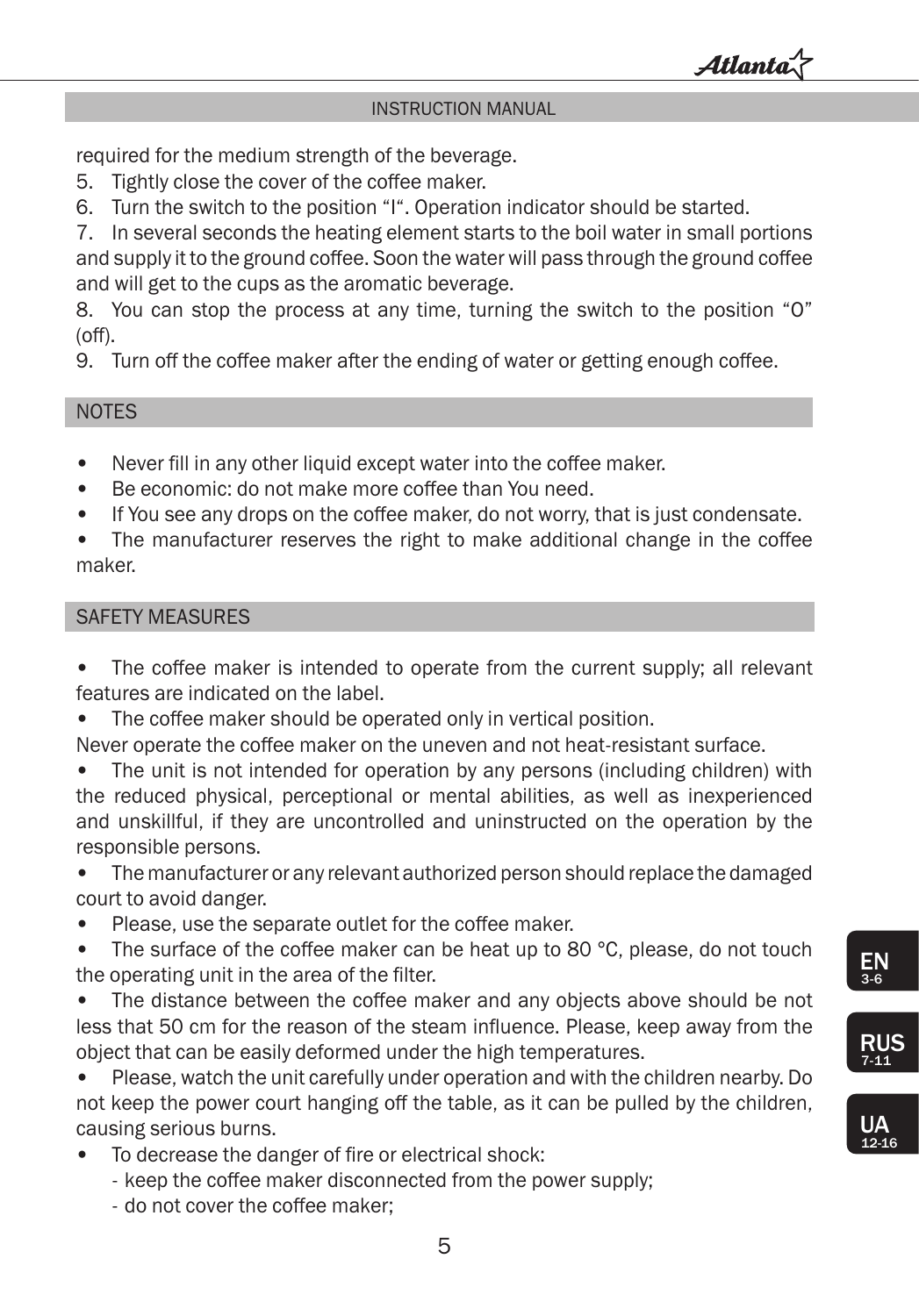# INSTRUCTION MANUAL

- do not insert and disconnect the plug with the wet hands;

- do not plug the unit into the electrical circuit with the water on the surface of the stand;

- do not overheat the plug; keep the plug fully and tightly in the outlet;

- do not use the coffee maker if the power court is damaged or wet;

- unplug the unit before the cleaning;

- never pull the power court for disconnection, carefully pull the plug for disconnection;

- keep the unit in the dry and cool room.

- The coffee maker is intended to be applied for the personal purposes.
- The coffee maker has the plug of a European type. Use the grounded outlet.
- Please, do not use the unit in case of any changes during the operation.

Please, contact the closest service center with the warranty service coupon. Never eliminate any failure by oneself.

# CLEANING AND MAINTENANCE

The coffee maker requires regular cleaning for elimination of the limestone sediments. Big quantity of such sediments on the heating element can cause failure of the unit.

• For cleaning of the heating element: fill in the citric acid solution instead of the water and run one cycle, use clean water afterwards. Do not apply any chemically active or abrasive detergents for the coffee maker cleaning as that may damage the surface.

• Clean the detachable parts of the coffee maker under the hot soaped water.

• Unplug the coffee maker and let it be cooled down, clean it with the moist cloth afterwards. Do not apply any chemically active or abrasive detergents for the coffee maker cleaning as that may damage the surface.

- Do not clean the coffee maker with the tools.
- Never dip the unit into the water or any other liquid.

# ENVIRONMENTAL PROTECTION

The old devices are the package of the technical materials; therefore they can not be recovered with the domestic waste! On that reason, please, support us in the resources saving and environmental protection and return the unit to the recycling center (if applicable).

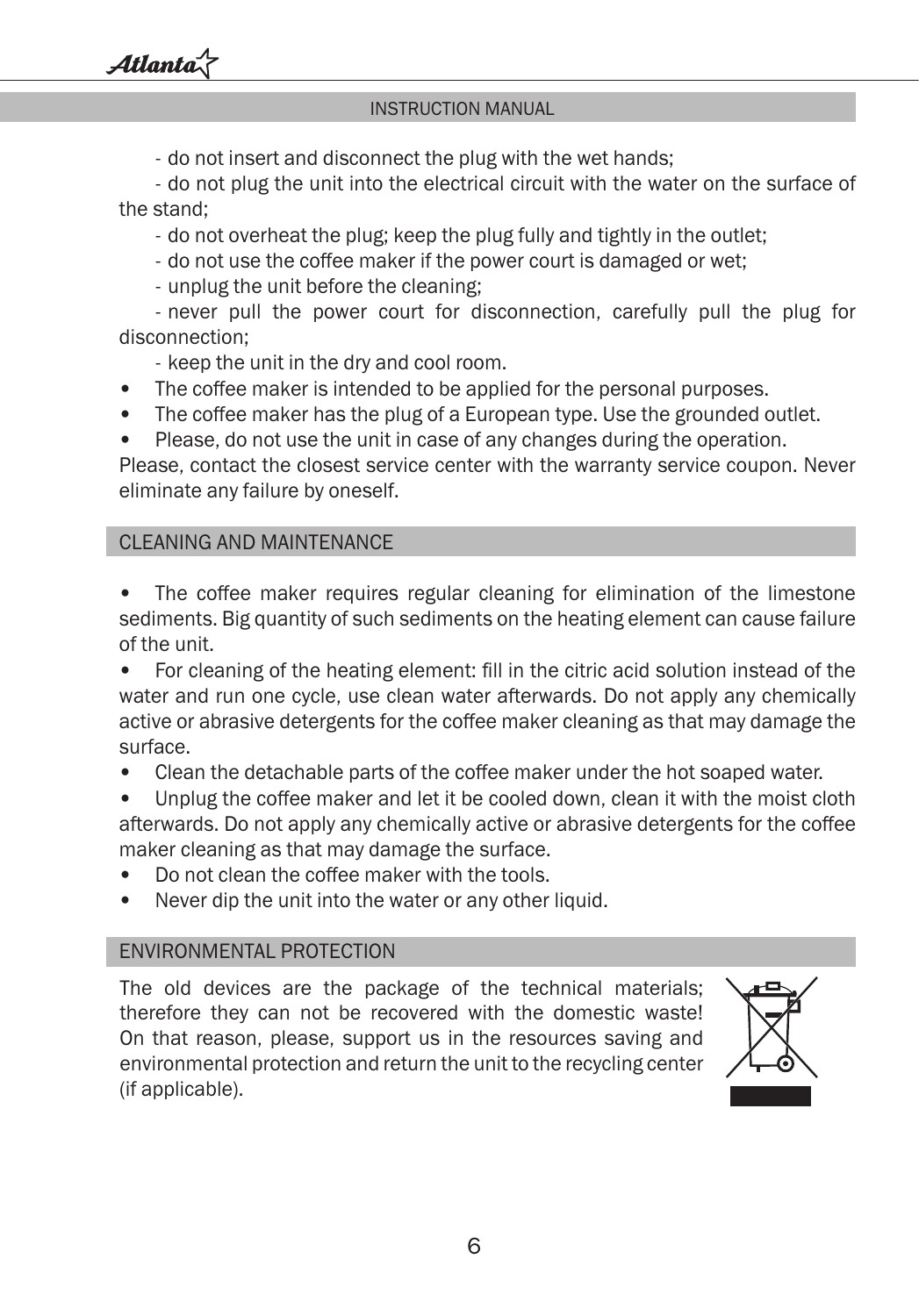$\mathcal{A}$ tlanta

УВАЖАЕМЫЙ ПОКУПАТЕЛЬ! МЫ ПОЗДРАВЛЯЕМ ВАС С УДАЧНЫМ ВЫБОРОМ! ВЫ СТАЛИ ОБЛАДАТЕЛЕМ ПРОДУКЦИИ ТОРГОВОЙ МАРКИ "ATLANTA", КОТОРАЯ ОТЛИЧАЕТСЯ ПРОГРЕССИВНЫМ ДИЗАЙНОМ И ХОРОШИМ КАЧЕСТВОМ ИСПОЛНЕНИЯ. МЫ НАДЕЕМСЯ, ЧТО НАША ПРОДУКЦИЯ СТАНЕТ ВАШИМ СПУТНИКОМ НА ДОЛГИЕ ГОДЫ.

ПРЕДОСТЕРЕЖЕНИЕ:

НЕ РАСПОЛАГАЙТЕ АППАРАТ ВБЛИЗИ ИСТОЧНИКОВ ТЕПЛА, ТАКИХ КАК: РАДИАТОРЫ ОТОПЛЕНИЯ, ГАЗОВЫЕ ПЛИТЫ; ИЛИ В МЕСТАХ, ПОДВЕРЖЕННЫХ ВОЗДЕЙСТВИЮ ПРЯМЫХ СОЛНЕЧНЫХ ЛУЧЕЙ, ЧРЕЗМЕРНОЙ ПЫЛИ, МЕХАНИЧЕСКОЙ ВИБРАЦИИ ИЛИ УДАРНЫХ НАГРУЗОК. НИЧЕМ НЕ НАКРЫВАЙТЕ АППАРАТ. ДЛЯ ОТСОЕДИНЕНИЯ СЕТЕВОГО ШНУРА ПОТЯНИТЕ ЗА ШТЕКЕР. НИКОГДА НЕ ТЯНИТЕ ЗА ШНУР. НЕ ДОПУСКАЙТЕ ПОПАДАНИЯ ВОДЫ ИЛИ ИНЫХ ЖИДКОСТЕЙ НА ЭЛЕКТРИЧЕСКУЮ ЧАСТЬ: ЭТО МОЖЕТ ПРИВЕСТИ К ПОВРЕЖДЕНИЮ КОФЕВАРКИ. ПОСЛЕ ТРАНСПОРТИРОВКИ В УСЛОВИЯХ ПОНИЖЕННЫХ ТЕМПЕРАТУР НЕ ВКЛЮЧАЙТЕ АППАРАТ В СЕТЬ РАНЕЕ, ЧЕМ ПОСЛЕ ДВУХ ЧАСОВ ЕЕ НАХОЖДЕНИЯ В ТЕПЛОМ ПОМЕЩЕНИИ. НЕ ОСТАВЛЯЙТЕ КОФЕВАРКУ С ВОДОЙ В УСЛОВИЯХ С ОТРИЦАТЕЛЬНОЙ ТЕМПЕРАТУРОЙ: ЭТО МОЖЕТ ПРИВЕСТИ К ПОВРЕЖДЕНИЮ КОРПУСА КОФЕВАРКИ. НЕ ИСПОЛЬЗУЙТЕ ХИМИЧЕСКИ АКТИВНЫЕ ЖИДКОСТИ (БЕНЗИН, КЕРОСИН, СПИРТ, РАЗЛИЧНЫЕ РАСТВОРИТЕЛИ) ДЛЯ ЧИСТКИ КОФЕВАРКИ.

#### ВНИМАНИЕ!

ДЛЯ ПРЕДОТВРАЩЕНИЯ ОПАСНОСТИ ВОСПЛАМЕНЕНИЯ ИЛИ ПОРАЖЕНИЯ ЭЛЕКТРИЧЕСКИМ ТОКОМ НЕ ПОДВЕРГАЙТЕ ЭЛЕКТРИЧЕСКУЮ ЧАСТЬ АППАРАТА ВОЗДЕЙСТВИЮ ДОЖДЯ ИЛИ ВЛАГИ. НЕ ПОГРУЖАЙТЕ КОФЕВАРКУ В ВОДУ ИЛИ ИНУЮ ЖИДКОСТЬ. ВО ИЗБЕЖАНИЕ ЭЛЕКТРИЧЕСКОГО УДАРА НЕ ПЫТАЙТЕСЬ САМОСТОЯТЕЛЬНО ВСКРЫВАТЬ КОРПУС. ЗА ТЕХНИЧЕСКИМ ОБСЛУЖИВАНИЕМ ОБРАЩАЙТЕСЬ ТОЛЬКО К КВАЛИФИЦИРОВАННОМУ СПЕЦИАЛИСТУ.

RUS 7-11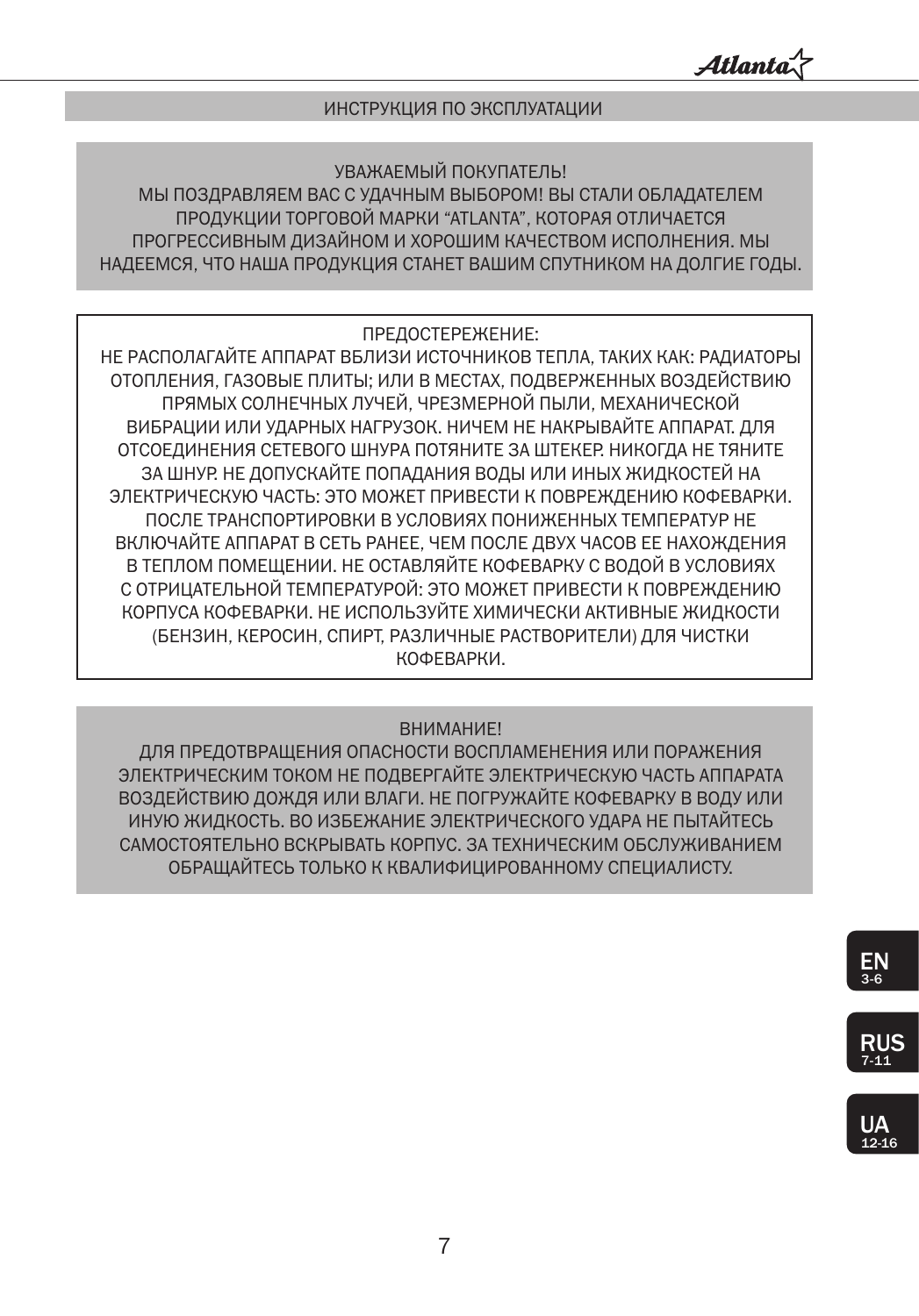*Atlanta* 

# ОСНОВНЫЕ ЭЛЕМЕНТЫ КОФЕВАРКИ

- A крышка
- B резервуар для воды
- C фильтр многоразовый
- D корпус кофеварки
- E кнопка включения
- F чашечки керамические
- G поддон съемный

# ТЕХНИЧЕСКИЕ ХАРАКТЕРИСТИКИ

| Напряжение:           | $230V - 50Hz$ |
|-----------------------|---------------|
| Номинальная мошность: | 450 W         |
| Вместимость:          | 0.25L         |
| Срок службы:          | 3 года        |

При бережном использовании срок службы может значительно превысить показатель, установленный производителем.

Дата производства представлена в серийном номере изделия: третья четвертая цифра месяц производства, пятая год производства (с 2010 по 2019 год). Пример: хх120ххххххх – 12 месяц, 2010 год.

# ПЕРЕД НАЧАЛОМ ИСПОЛЬЗОВАНИЯ

Пожалуйста, внимательно прочтите данную инструкцию перед началом эксплуатации прибора. Перед первым использованием или после продолжительного перерыва в работе рекомендуется налить воду в резервуар и провести один цикл работы без использования кофе. Когда вся вода соберется в чашки, отключите кофеварку, воду слейте.

# РАБОТА КОФЕВАРКИ

1. Установите кофеварку на ровную сухую теплоустойчивую нескользящую поверхность как можно ближе к розетке.

2. Вставьте вилку кофеварки в розетку, перед этим убедившись, что Кофеварка выключена (положение выключателя "O").

3. Откройте крышку резервуара для воды и заполните его необходимым количеством воды, но не больше отмеченного на шкале "MAX".

4. Насыпьте кофе в фильтр. Для напитка средней крепости, рекомендуем насыпать около 5 грамм на чашку (100мл) кофе.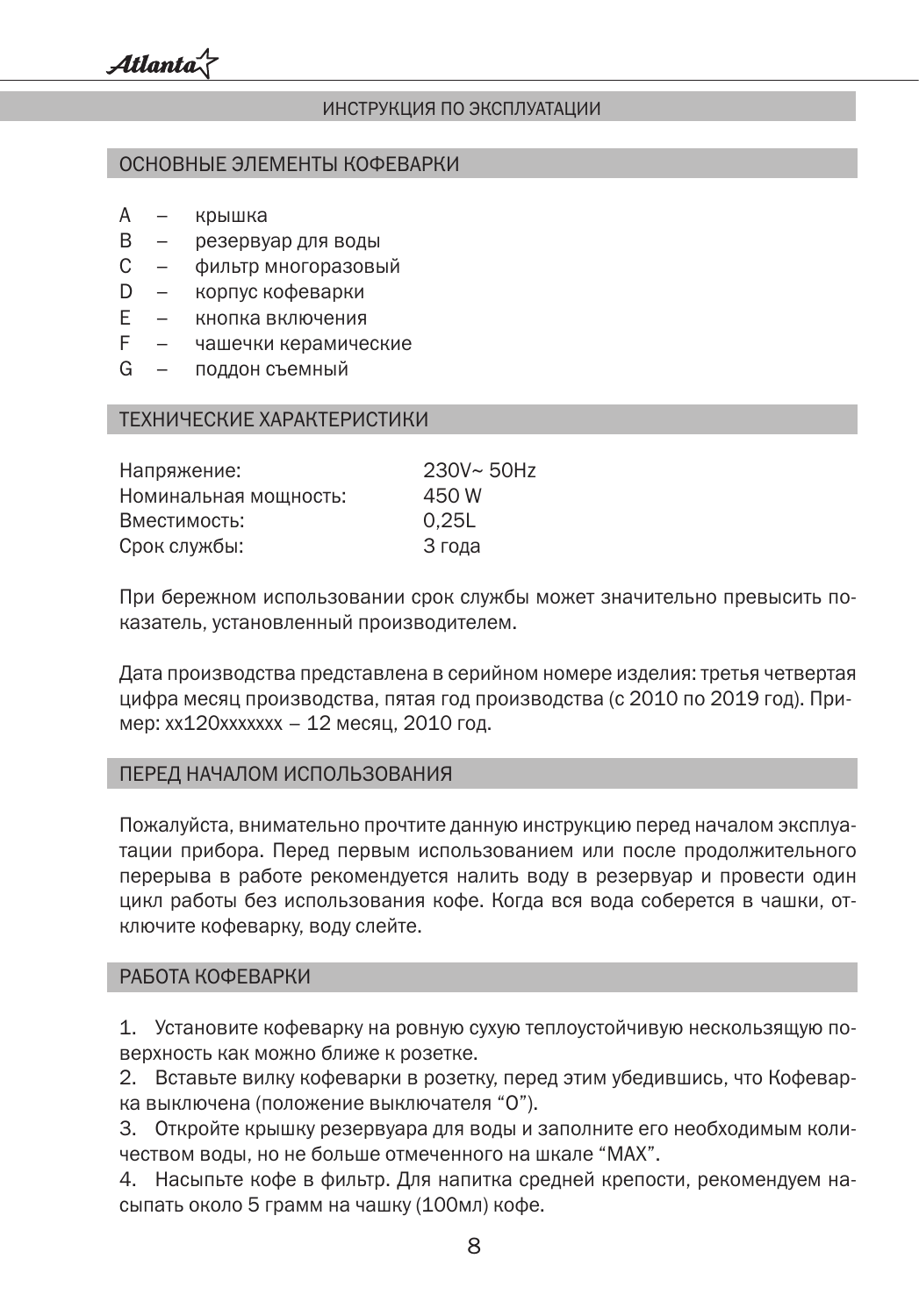$\mathcal{A}$ tlanta

5. Плотно закройте крышку кофеварки.

6. Переведите включатель в положение "I ". При этом загорится индикатор работы.

7. Через несколько секунд нагревательный элемент начнет кипятить воду небольшими порциями и подавать ее на молотый кофе. Вскоре все вода пройдет через молотый кофе и попадет в чашечки в виде ароматного напитка.

8. В любой момент можно прервать процесс приготовления кофе, переведя включатель в положение "О" (выключено).

9. После окончания воды или получения достаточного количества напитка отключите кофеварку.

#### **ПРИМЕЧАНИЯ**

- Никогда не наливайте в кофеварку никакую иную жидкость, кроме воды.
- Будьте экономны: не приготовляйте кофе больше, чем Вам необходимо.
- Если на кофеварке появятся капли, не волнуйтесь это всего лишь конденсат.  $\bullet$

В конструкцию кофеварки могут быть внесены незначительные изменения без дополнительного объявления.

# МЕРЫ БЕЗОПАСНОСТИ

Кофеварка приспособлена для работы от источника тока, характеристики которого указаны на этикетке.

Кофеварка должна использоваться только в вертикальном положении. Никогда не используйте Кофеварку на неровной термонеустойчивой поверхности.

Прибор не предназначен для использования лицами (включая детей) с пониженными физическими, чувственными или умственными способностями или при отсутствии у них жизненного опыта или знаний, если они не находятся под контролем или не проинструктированы об использовании прибора лицом, ответственным за их безопасность.

При повреждении шнура питания во избежание опасности его должен  $\bullet$ заменить изготовитель или его агент, или аналогичное квалифицированное лицо.

- Для работы Кофеварки используйте отдельную розетку.
- Температура поверхности Кофеварки достигает свыше 80°С, не прикасай- $\bullet$ тесь к работающей кофеварки в области фильтра.

 $\bullet$ Расстояние между Кофеваркой и предметами над ними должно составлять неменее 50 см во избежание повреждения паром. Избегайте близости с легкодеформирующимися от высокой температуры предметами.

Внимательно следите за прибором, когда он включен или когда рядом с

 $EN_{2.6}$ 



UА

 $12 - 16$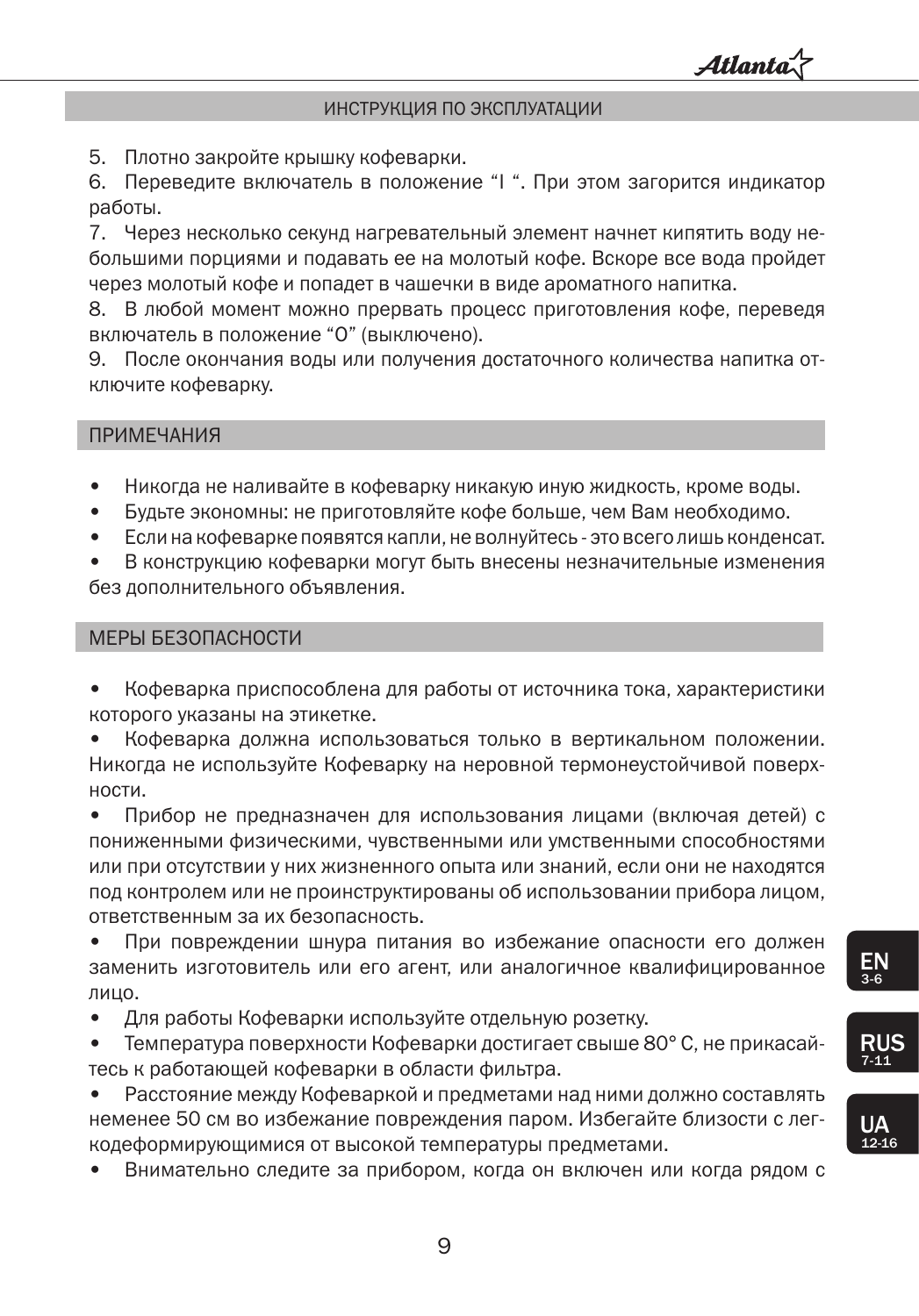нимнаходятся дети. Не допускайте, чтобы сетевой шнур свисал со стола, так какдети могут потянуть за него и уронить Кофеварку и получить сильный ожог.

- Для уменьшения опасности пожара или удара электрическим током:
	- храните неиспользуемый Кофеварку отсоединенной от сети;
	- не накрывайте Кофеварку ничем;
	- не вставляйте и не вынимайте вилку из розетки мокрыми руками;

- не включайте прибор в прибор в электрическую сеть, если на поверхности подставки есть вода;

- не допускайте перегрева вилки; следите за тем, чтобы она плотно и полностью была вставлена в розетку;

- не пользуйтесь Кофеваркой, если сетевой провод поврежден или намочен;

- отключайте прибор от сети перед чисткой;

- никогда не дергайте за сетевой шнур, если хотите отключить прибор: аккуратно выньте вилку из розетки;

- храните прибор в сухом прохладном месте.
- Кофеварка рассчитана на использование в рамках личных целей.

• Кофеварка имеет вилку европейского типа. Используйте розетку с заземлением.

• Если во время работы произошли какие-либо неполадки, не используйте прибор.

Обратитесь в ближайший сервисный центр с гарантийным талоном. Никогда не устраняйте неполадки самостоятельно.

# ЧИСТКА И УХОД

• Кофеварка нуждается в регулярной чистке для удаления известковых отложений. Большое количество известковых отложений, осевших на нагревательном элементе, может стать причиной выхода прибора из строя.

• Для чистки нагревательного элемента проведите один цикл работы кофеварки, налив вместо воды раствор лимонной кислоты, а затем чистую воду. влажной тряпочкой. Не используйте химически активные или абразивные моющие средства для чистки Кофеварки, так как это может повредить поверхность.

• Съемные части кофеварки следует мыть в теплой мыльной воде.

• Отключите кофеварку от источника тока и дайте ей остыть, затем почистите ее влажной тряпочкой. Не используйте химически активные или абразивные моющие средства для чистки кофеварки, так как это может повредить ее поверхность.

- Не чистите кофеварку при помощи инструментов.
- Никогда не погружайте изделие в воду или другую жидкость.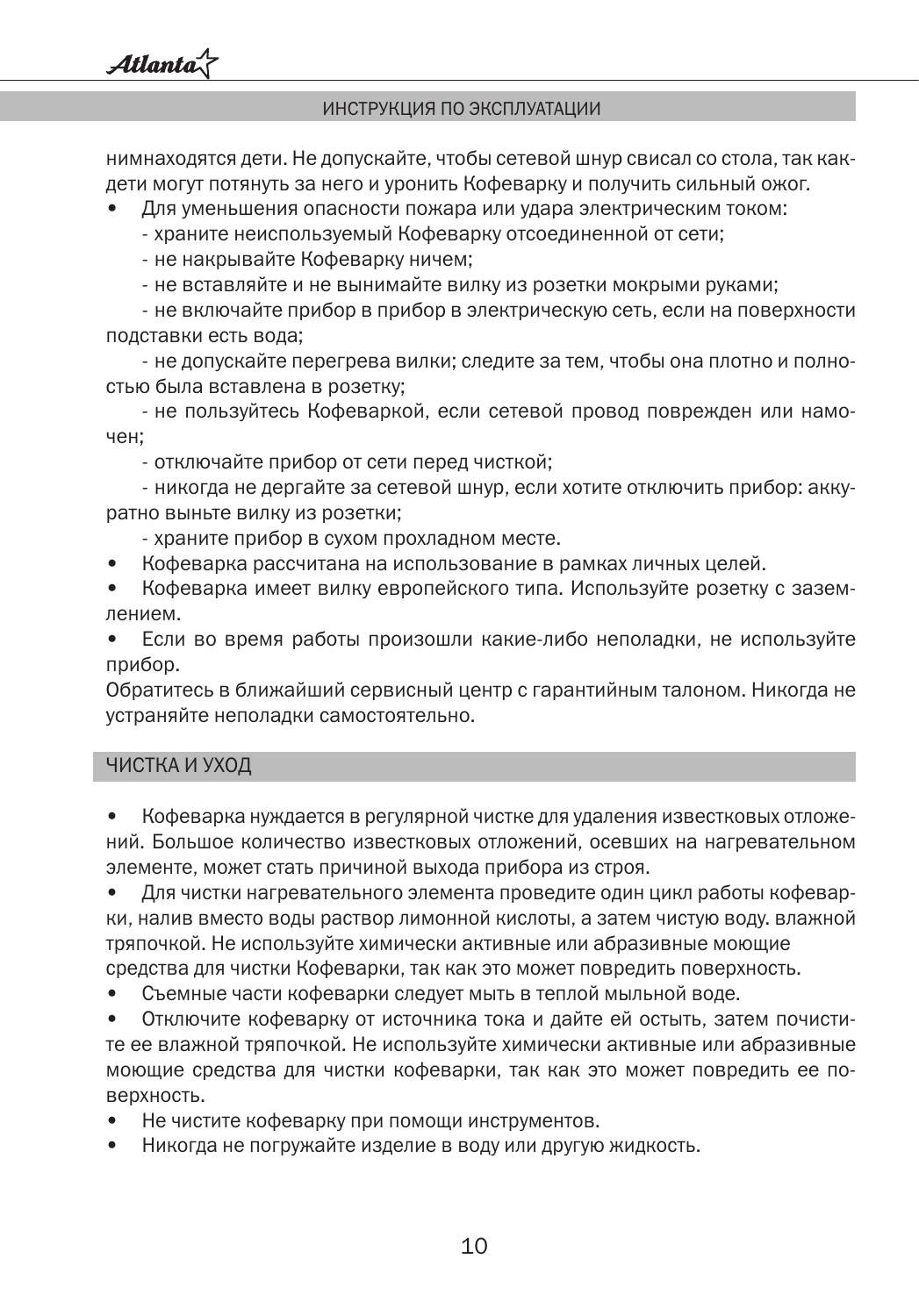$\mathcal{A}$ tlanta

# УКАЗАНИЯ ПО ЗАЩИТЕ ОКРУЖАЮЩЕЙ СРЕДЫ

Старые приборы представляют собой совокупность технических материалов и поэтому не могут быть утилизированы с бытовыми отходами! Поэтому мы хотели бы попросить Вас активно поддержать нас в деле экономии ресурсов и защиты окружающей среды и сдать этот прибор в приемный пункт утилизации (если таковой имеется).



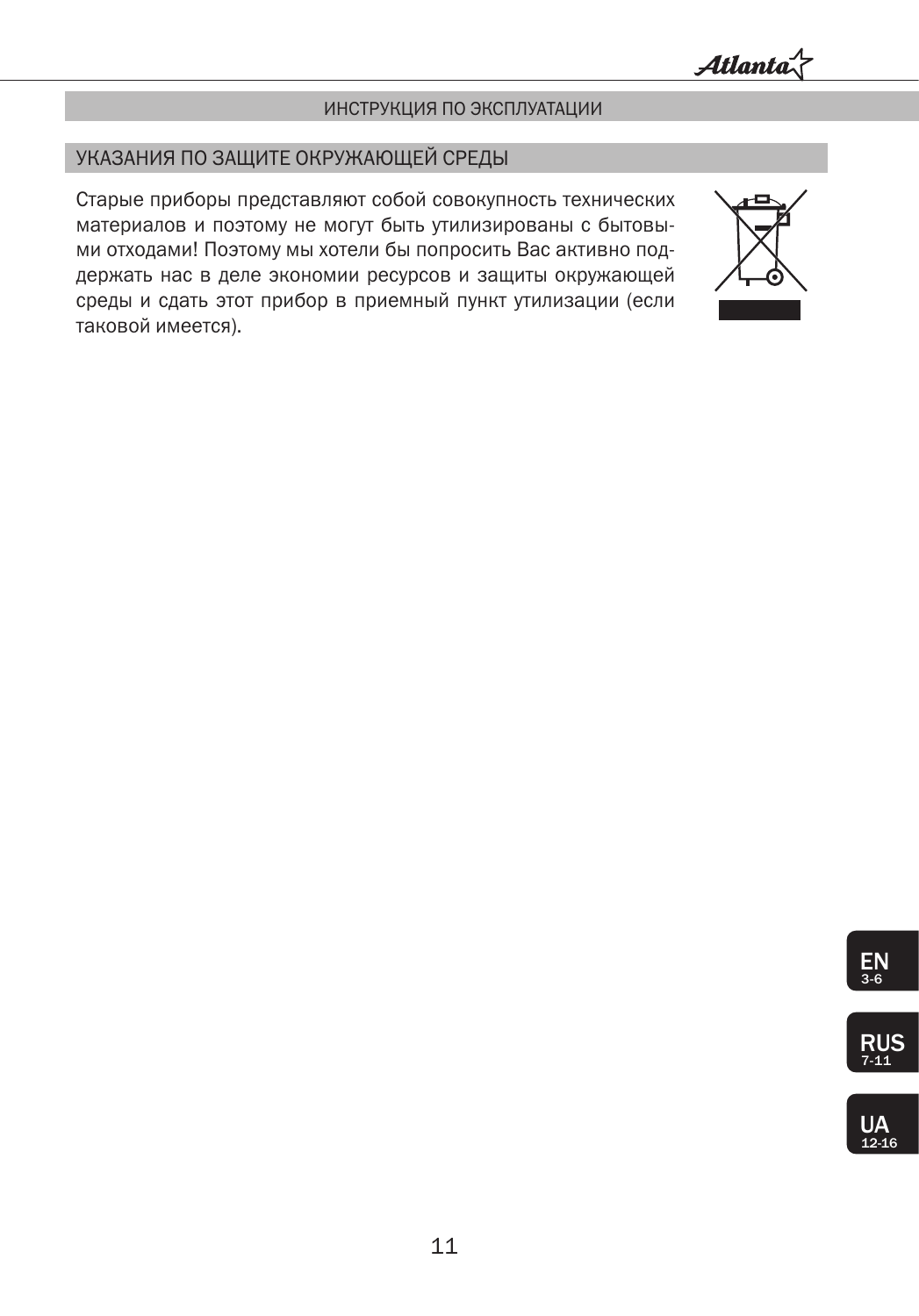#### ШАНОВНИЙ ПОКУПЕЦЬ!

 МИ ПОЗДОРОВЛЯЄМО ВАС З ВДАЛИМ ВИБОРОМ! ВИ СТАЛИ ВОЛОДАРЕМ ПРОДУКЦІЇ ТОРГІВЕЛЬНОЇ МАРКИ "ATLANTA", ЯКА ВІДРІЗНЯЄТЬСЯ ПРОГРЕСИВНИМ ДИЗАЙНОМ І ХОРОШОЮ ЯКІСТЮ ВИКОНАННЯ. МИ СПОДІВАЄМОСЯ, ЩО НАША ПРОДУКЦІЯ СТАНЕ ВАШИМ СУПУТНИКОМ НА ДОВГІ РОКИ.

### ЗАСТЕРЕЖЕННЯ:

НЕ РОЗТАШОВУЙТЕ АПАРАТ ПОБЛИЗУ ДЖЕРЕЛ ТЕПЛА, ТАКИХ ЯК: РАДІАТОРИ ОПАЛЮВАННЯ, ГАЗОВІ ПЛИТИ; АБО В МІСЦЯХ, СХИЛЬНИХ ДО ДІЇ ПРЯМИХ СОНЯЧНИХ ПРОМЕНІВ, НАДМІРНОГО ПИЛУ, МЕХАНІЧНОЇ ВІБРАЦІЇ АБО УДАРНИХ НАВАНТАЖЕНЬ. НІЧИМ НЕ НАКРИВАЙТЕ АПАРАТ. ДЛЯ ВІД'ЄДНАННЯ МЕРЕЖЕВОГО ШНУРА ПОТЯГНІТЬ ЗА ШТЕКЕР. НІКОЛИ НЕ ТЯГНІТЬ ЗА ШНУР. НЕ ДОПУСКАЙТЕ ПОПАДАННЯ ВОДИ АБО ІНШИХ РІДИН НА БЛОК ДВИГУНА, ЦЕ МОЖЕ ПРИВЕСТИ ДО ПОШКОДЖЕННЯ КАВОВАРКИ. ПІСЛЯ ТРАНСПОРТУВАННЯ В УМОВАХ ЗНИЖЕНИХ ТЕМПЕРАТУР НЕ ВКЛЮЧАЙТЕ АПАРАТ В МЕРЕЖУ РАНІШЕ, ЧИМ ПІСЛЯ ДВОХ ГОДИН ЙОГО ЗНАХОДЖЕННЯ В ТЕПЛОМУ ПРИМІЩЕННІ. НЕ ЗАЛИШАЙТЕ ЧАШУ З ПРОДУКТАМИ В УМОВАХ З НЕГАТИВНОЮ ТЕМПЕРАТУРОЮ, ЦЕ МОЖЕ ПРИВЕСТИ ДО ПОШКОДЖЕННЯ КАВОВАРКИ. НЕ ВИКОРИСТОВУЙТЕ ХІМІЧНО АКТИВНІ РІДИНИ (БЕНЗИН, ГАС, СПИРТ, РІЗНІ РОЗЧИННИКИ) ДЛЯ ЧИЩЕННЯ КАВОВАРКИ.

#### УВАГА!

ДЛЯ ЗАПОБІГАННЯ НЕБЕЗПЕЦІ ЗАЙМАННЯ АБО УРАЖЕННЯ ЕЛЕКТРИЧНИМ СТРУМОМ ЗАХИЩАЙТЕ ЕЛЕКТРИЧНУ ЧАСТИНУ АПАРАТУ ДІЇ ДОЩУ АБО ВОЛОГИ. НЕ ЗАНУРЮЙТЕ КАВОВАРКУ У ВОДУ АБО ІНШУ РІДИНУ. ЩОБ УНИКНУТИ ЕЛЕКТРИЧНОГО УДАРУ НЕ НАМАГАЙТЕСЯ САМОСТІЙНО РОЗКРИВАТИ КОРПУС. ЗА ТЕХНІЧНИМ ОБСЛУГОВУВАННЯМ ЗВЕРТАЙТЕСЯ ЛИШЕ ДО КВАЛІФІКОВАНОГО ФАХІВЦЯ.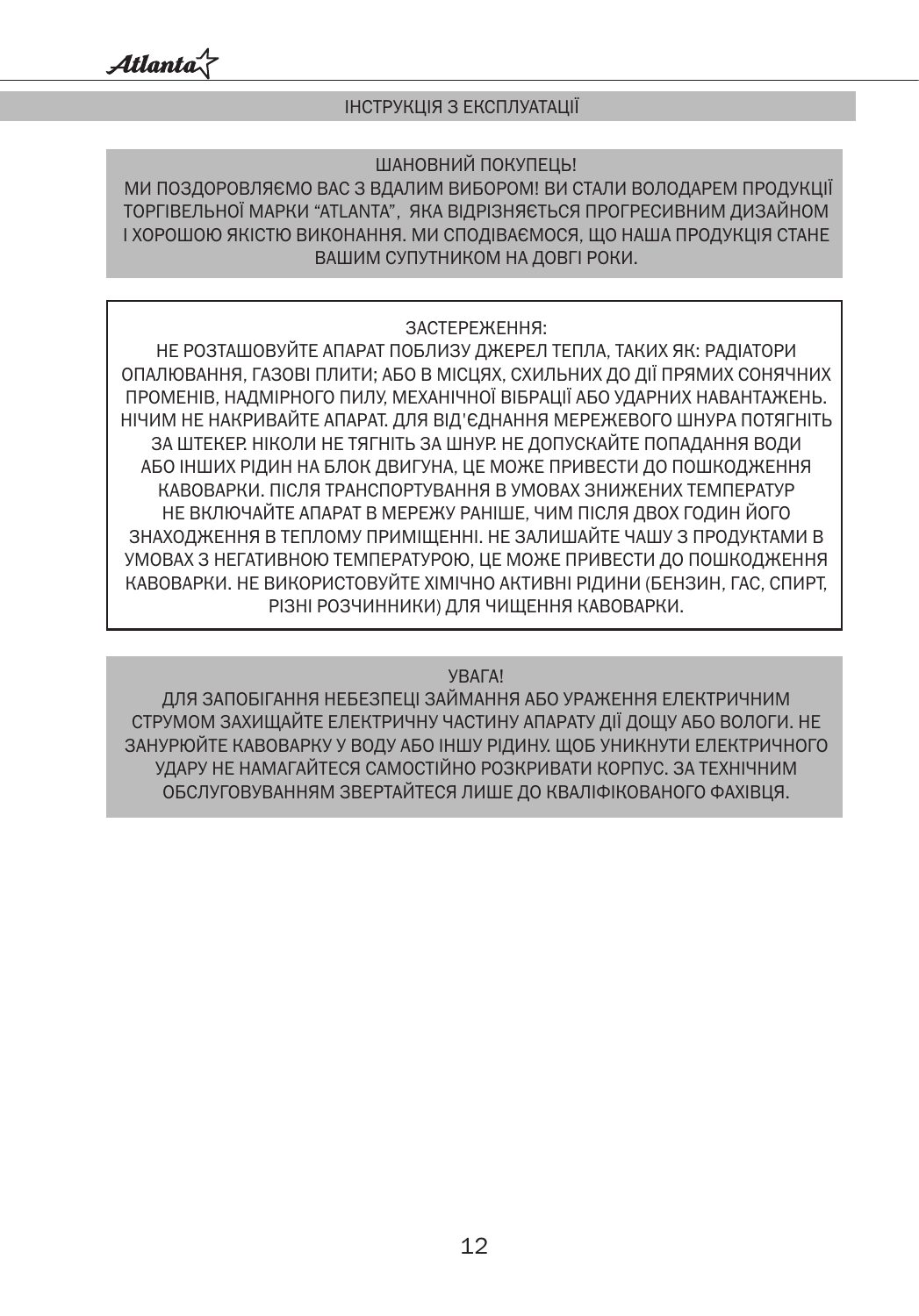$\mathcal{A}$ tlanta

#### ОСНОВНІ ЕЛЕМЕНТИ КАВОВАРКИ

- A кришка
- B резервуар для води
- C фільтр багаторазовий
- D корпус кавоварки
- E кнопка включення
- F чашки керамічні
- G піддон знімний

# ТЕХНІЧНІ ХАРАКТЕРИСТИКИ

| Напруга:               | 230V~50Hz |
|------------------------|-----------|
| Номінальна потужність: | 450 W     |
| Місткість:             | 0.25L     |
| Термін служби:         | 3 роки    |

При дбайливому використанні термін служби може значно перевищити показник, встановлений виробником.

Дата виробництва представлена в серійному номері вироби: третя четверта цифра місяць виробництва, п'ята рік виробництва (з 2010 по 2019 рік). Приклад: хх120ххххххх - 12 місяць, 2010 рік.

# ПЕРЕД ПОЧАТКОМ ВИКОРИСТАННЯ

Будь ласка, уважно прочитайте цю інструкцію перед початком експлуатації приладу. Перед першим використанням або після тривалої перерви в роботі рекомендується налити воду в резервуар і провести один цикл роботи без використання кави. Коли вся вода збереться в чашки, вимкніть кавоварку, воду злийте.

# РОБОТА КАВОВАРКИ

1. Встановіть кавоварку на рівну суху теплостійких неслизьку поверхню як можна ближче до розетки.

2. Вставте вилку в розетку кавоварки, перед цим переконавшись, що Кавоварка вимкнена (положення «O»).

3. Відкрийте кришку резервуара для води і заповніть його необхідною кількістю води, але не більше зазначеного на шкалі «MAX».

EN 3-6

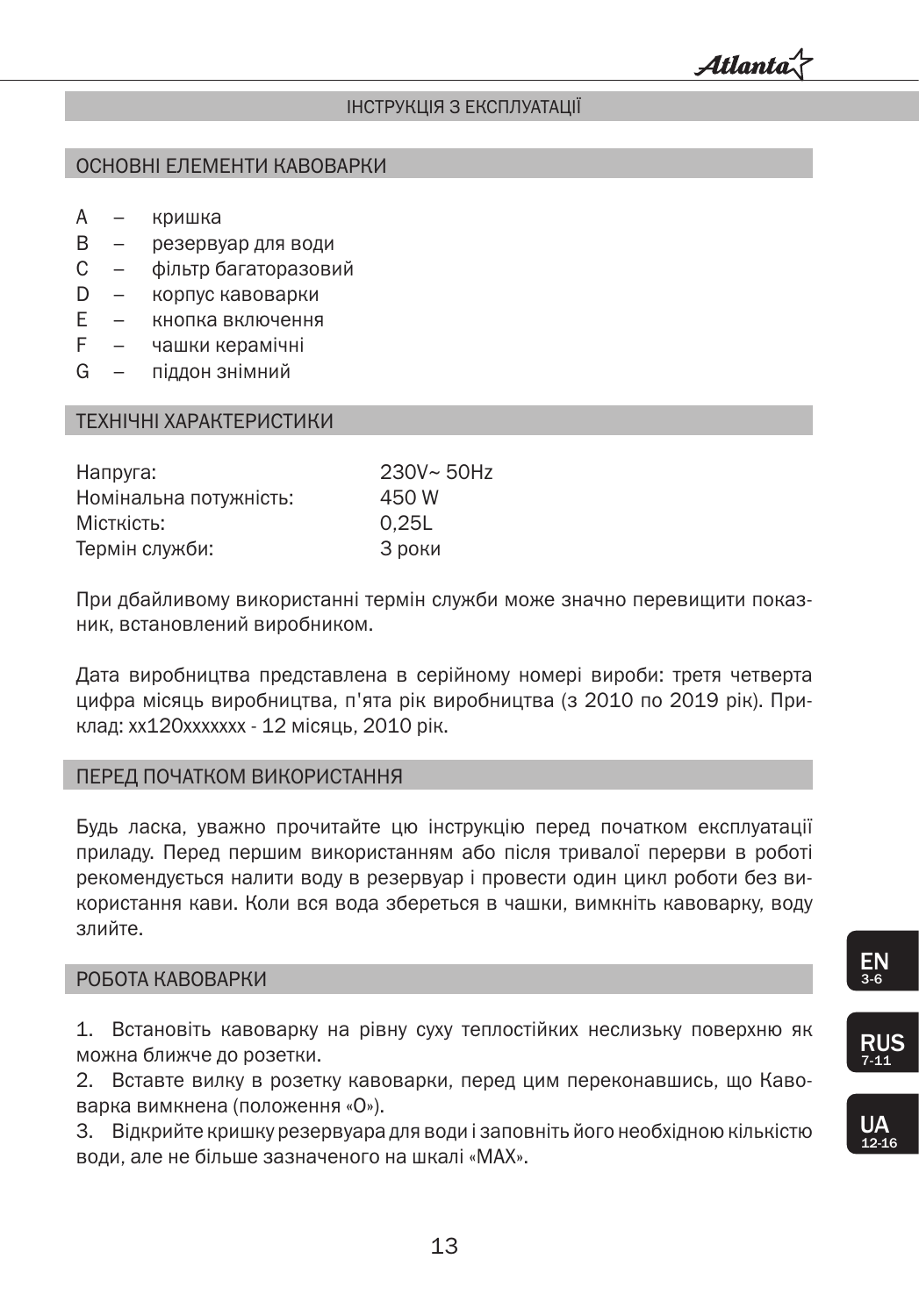4. Насипте каву у фільтр. Для напою середньої міцності знадобиться близько 5 грам на чашку (100мл) кави.

5. Плотно закрийте кришку кавоварки.

6. Переведіть вимикач у положення «I». При цьому загориться індикатор роботи.

7. Через кілька секунд нагрівальний елемент почне кип'ятити воду невеликими порціями і подавати її на мелену каву. Незабаром все вода пройде через мелену каву і потрапить в чашки у вигляді ароматного напою.

8. В будь-який момент можна перервати процес приготування кави, перевівши вмикач у положення «O» (виключено).

9. Після закінчення води або отримання достатньої кількості напою вимкніть апарат.

# ПРИМІТКИ

- Ніколи не наливайте в апарат ніяку іншу рідину, окрім води.
- Будьте економні: не приготовляйте кави більше, ніж Вам необхідно.

• Якщо на кавоварці з'являться краплі, не хвилюйтеся - це всього лише конденсат.

• Виробник залишає за собою право вносити в конструкцію кавоварки незначні зміни без додаткового оголошення.

# ЗАХОДИ БЕЗПЕКИ

• Кавоварка пристосована для роботи від джерела струму, характеристики якого вказані на етикетці.

• Кавоварка повинна використовуватися тільки у вертикальному положенні. Ніколи не використовуйте апарат на нерівній термонеустойчівій поверхні.

• Прилад не призначений для використання особами (включаючи дітей) із зниженими фізичними, чуттєвими або розумовими здібностями або при відсутності у них досвіду або знань, якщо вони не знаходяться під контролем або не проінструктовані про використання приладу особою, відповідальним за їх безпеку.

• При пошкодженні шнура живлення, щоб уникнути небезпеки його повинен замінити виробник або його агент, або аналогічне кваліфікована особа.

• Для роботи Кавоварки використовуйте окрему розетку.

• Температура поверхні Кавоварки сягає понад 80° С, не торкайтеся до працюючої кавоварки в області фільтра.

• Відстань між кавоваркою і предметами над ними повинна становити не менше 50 см, щоб уникнути пошкодження парою. Уникайте близькості з легко деформующимися від високої температури предметами.

• Уважно стежте за приладом, коли він включений або коли поруч з ним зна-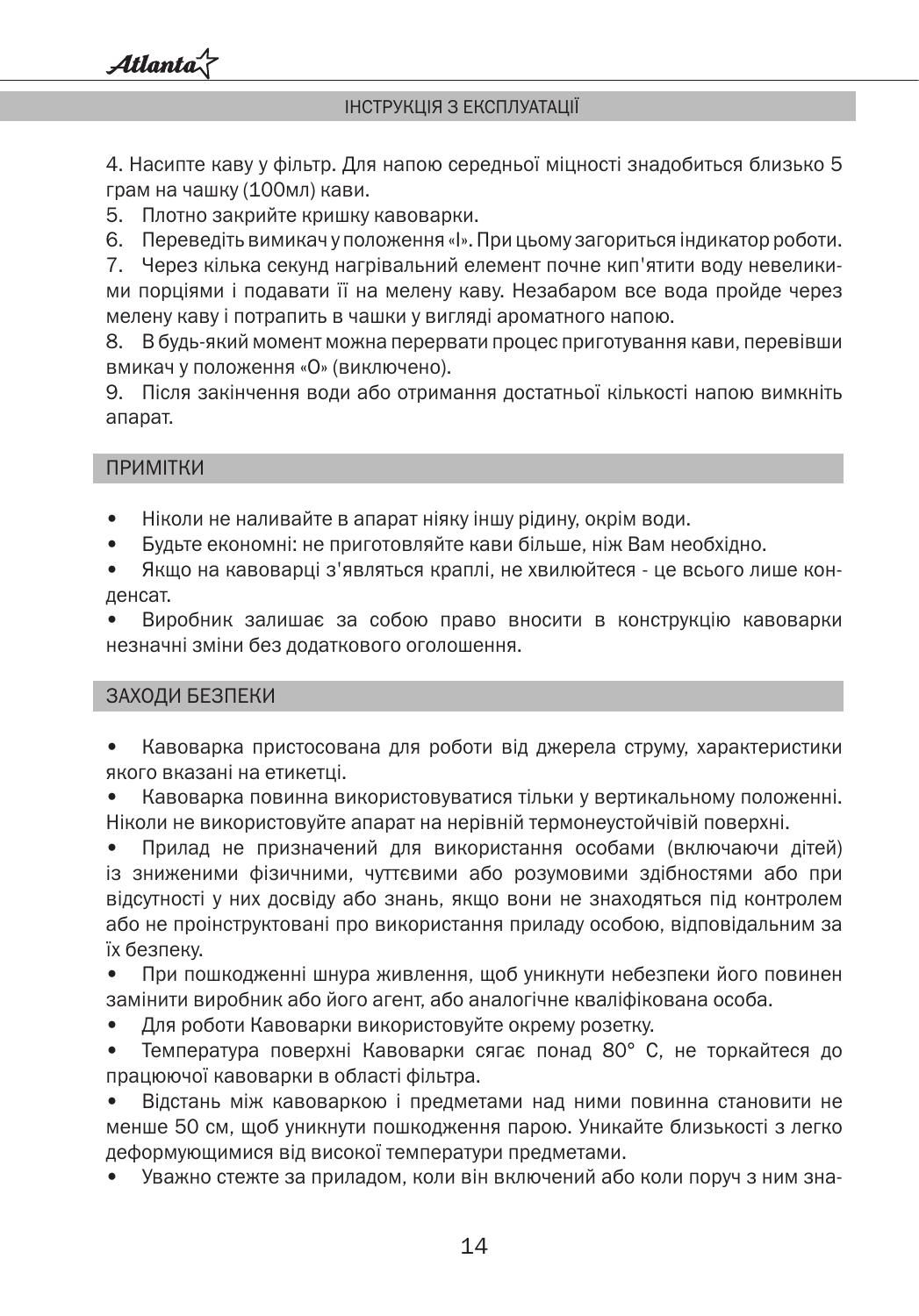$\mathcal{A}$ tlanta

ходяться діти. Не допускайте, щоб мережевий шнур звисав зі столу, так як діти можуть потягнути за нього і упустити кавоварку та отримати сильний опік.

• Для зменшення небезпеки пожежі або удару електричним струмом:

- зберігайте Кавоварку отсоединенной від мережі;
- не накривайте Кавоварку нічим;
- не вставляйте і не виймайте вилку з розетки мокрими руками;

- не вмикайте прилад в електричну мережу, якщо на поверхні підставки є вода;

- не допускайте перегріву вилки; стежте за тим, щоб вона щільно і повністю була вставлена в розетку;

- не користуйтеся апаратом, якщо провід пошкоджено або намочин;

- відключайте прилад від мережі перед чищенням;

- ніколи не смикайте за шнур, якщо хочете відключити прилад: акуратно вийміть вилку з розетки;

- зберігайте прилад в сухому прохолодному місці.

• Кавоварка розрахована на використання в рамках особистих цілей.

• Кавоварка має вилку європейського типу. Використовуйте розетку із заземленням.

• Якщо під час роботи відбулися які-небудь неполадки, не використовуйте прилад. Зверніться в найближчий сервісний центр з гарантійним талоном. Ніколи не усувайте неполадки самостійно.

# ЧИЩЕННЯ ТА ДОГЛЯД

• Кавоварка потребує регулярного чищення для видалення вапняних відкладень. Велика кількість вапняних відкладень, що осіли на нагріваючому елементі, може стати причиною виходу приладу з ладу.

• Для чищення нагріваючого елементу проведіть один цикл роботи кавоварки, наливши замість води розчин лимонної кислоти, а потім чисту воду.

• Частини кавоварки, що знімаються, слід помити у теплій мильній воді.

• Відключити кавоварку від джерела струму і дайте їй охолонути, потім почистіть її вологою ганчірочкою. Не використовуйте хімічно активні або абразивні миючі засоби для чищення приладу, оскільки це може пошкодити його поверхню.

- Не чистити кавоварку за допомогою інструментів.
- Ніколи не занурюйте виріб у воду або іншу рідину.

EN 3-6

RUS 7-11

UA 12-16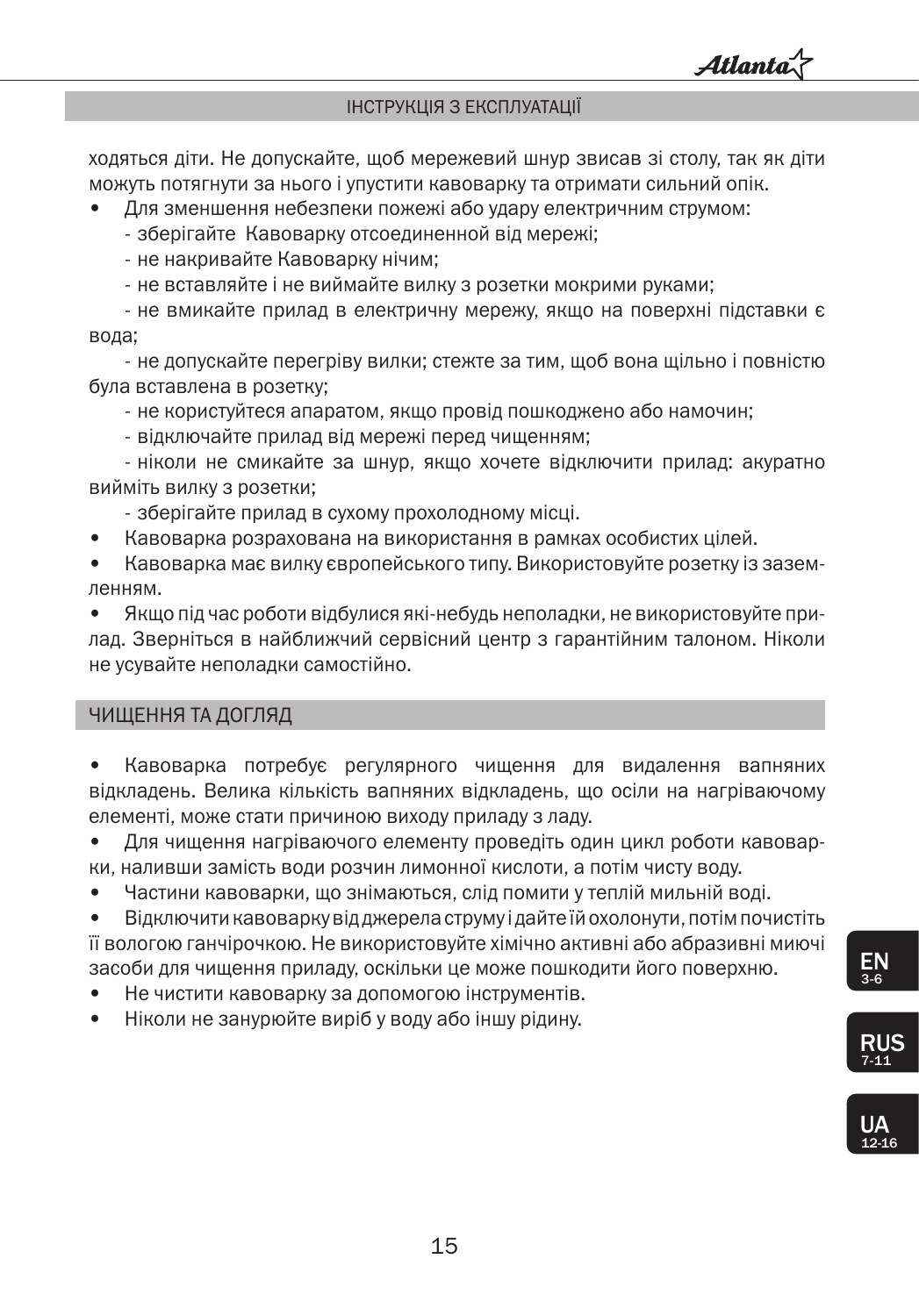# ВКАЗІВКИ ПО ЗАХИСТУ ДОВКІЛЛЯ

Старі прилади є сукупністю технічних матеріалів і тому не можуть утилізувати з побутовими відходами! Тому ми хотіли б попросити Вас активно підтримати нас в справі економії ресурсів і захисту довкілля і здати цей прилад в приймальний пункт утилізації (якщо такий є).

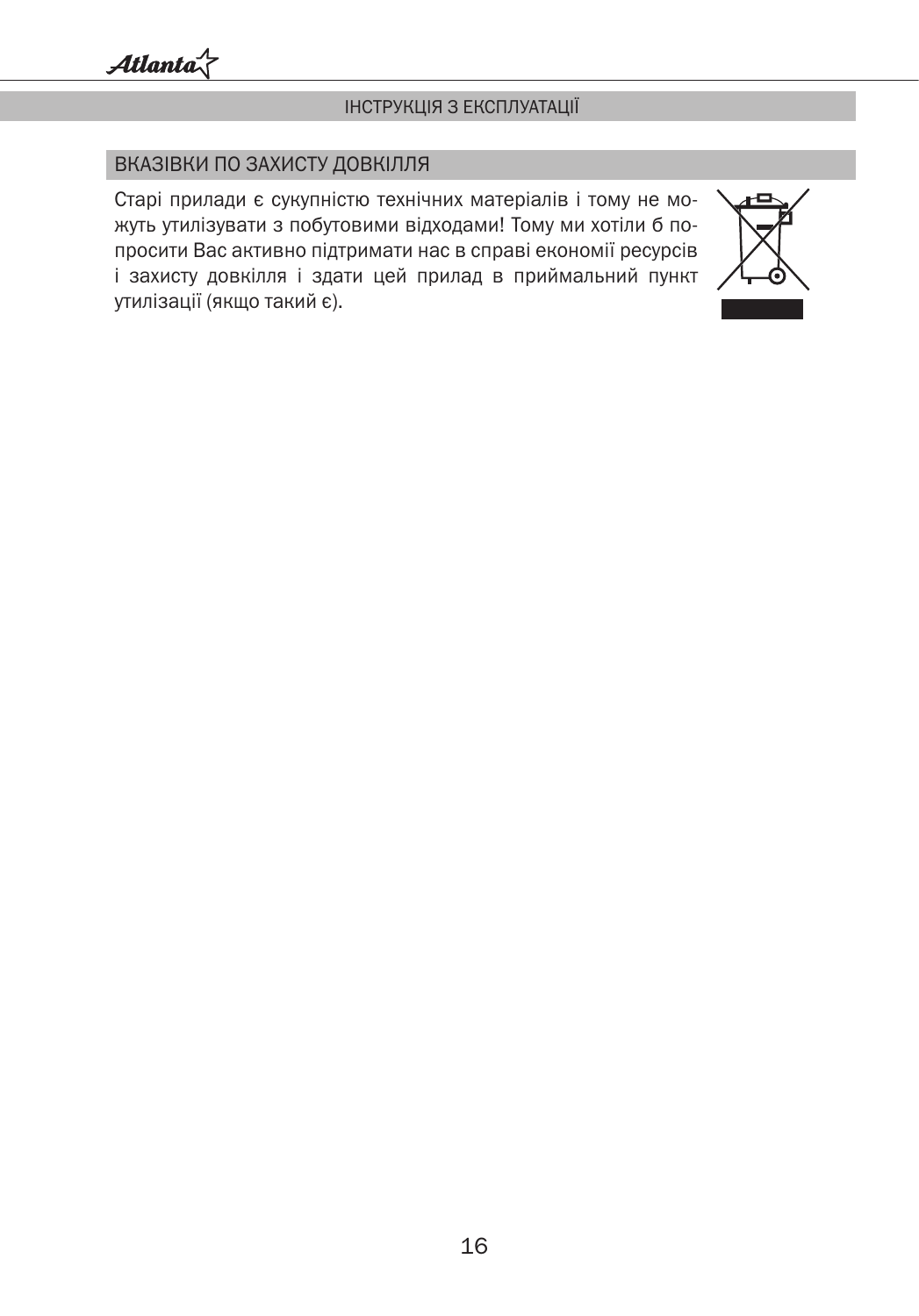Продукция Atlanta имеет срок гарантийного обслуживания 12 месяцев со дня продажи или со дня производства, если дату продажи невозможно установить. В случае возникновения вопросов, пожеланий, предложений, пожалуйста, свяжитесь с нами по электронной почте: vopros@my-atlanta.ru или позвоните нам по телефону: +7 499 504-4855. Вы также можете обратиться непосредственно в ближайший сервисный центр с гарантийным талоном на изделие.

 Список сервисных центров постоянно обновляется, просим Вас посетить наш сайт www.my-atlanta.ru, чтобы получить последнюю информацию.

| Абакан<br>(Республика Хакасия)        | ОАО «Абаканторгтехни-<br>ка»        | ул. Вяткина, д. 9                                      | 3902228130               |
|---------------------------------------|-------------------------------------|--------------------------------------------------------|--------------------------|
| Архангельск                           | ЧП «Иванова Т.Ю.»                   | ул. Урицкого, д. 43                                    | 8182470880               |
| Братск                                | СЦ «Сота-Сервис»                    | ул. Южная, д. 25                                       | 3953417166               |
| Владимир                              | ООО «Электрон-Сервис»               | ул. Ново-Ямская, д.73                                  | 4922240819               |
| Волжский (Волгоград-<br>ская область) | ООО «Ростехинновация»               | ул. Пушкина, д.45 В                                    | 8443397641               |
| Воронеж                               | СЦ «Техно»                          | ул. Богдана Хмельницкого<br>д.46                       | 4732405773               |
| Екатеринбург                          | ООО «Сервисный центр<br>Связь-Сети» | ул. К.Маркса, д. 12                                    | 3432162509               |
| Ижевск<br>(Республика Удмуртия)       | ООО «Гарант-Сервис»                 | ул. К. Маркса, д. 395                                  | 3412226336               |
| Ижевск<br>(Республика Удмуртия)       | ООО «Аргус-Сервис»                  | ул. Горького, д. 76                                    | 3412780664               |
| Иркутск                               | СЦ «Универсал»                      | ул. Донская, д. 7                                      | 3952235766               |
| Казань (Республика<br>Татарстан)      | ООО «Техника»                       | ул. Вишневского, д. 14                                 | 8432383107               |
| Калининград                           | СЦ «1000 мелочей-<br>сервис»        | Литовский вал, д. 32-34 А                              | 4012588354               |
| Кемерово                              | ПБОЮЛ «Кукченко Н.В.»               | Октябрьский пр., д. 53/2                               | 3842353967               |
| Киров                                 | ООО «Экран-сервис»                  | ул. Некрасова, д.42                                    | 8332547077               |
| Королев<br>(Московская область)       | СЦ «ЮНик-Мастер»                    | пр. Циолковского, д.5                                  | 4955162460               |
| Краснодар                             | АСЦ «М-сервис-Юг»                   | ул. Акад. Лукьяненко, д. 103,<br>офис 55               | 8612226413<br>8612709736 |
| Красноярск                            | ОАО «Электроника»                   | ул. Красной Гвардии, д.21                              | 3912212201               |
| Красноярск                            | ИП «Высоцкий В.А.»                  | 660020 г. Красноярск, ул.<br>Дудинская 1, строение «В» | 3912935433<br>3912945282 |

# СПИСОК СЕРВИСНЫХ ЦЕНТРОВ ATLANTA

EN 3-6

RUS 7-11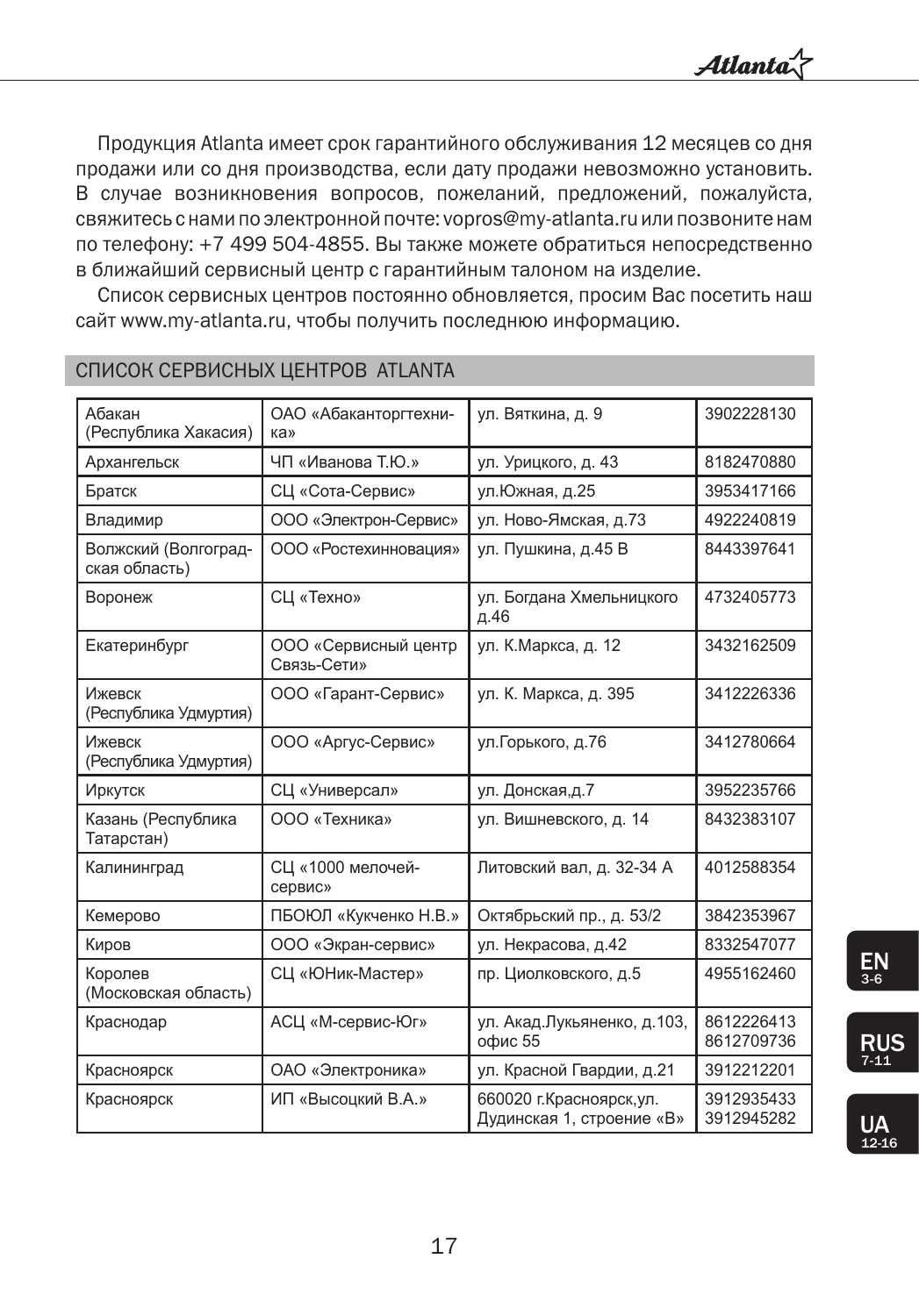| Москва                                         | СЦ «ЮНик-Мастер»                  | бульвар маршала<br>Рокоссовского, д.3         | 4991680519 |
|------------------------------------------------|-----------------------------------|-----------------------------------------------|------------|
| Набережные Челны.<br>(Республика<br>Татарстан) | ИП «Бычков В.Б.»                  | база «Закамье»                                | 8552714804 |
| Новосибирск                                    | ООО «ТРАНССЕРВИС-<br>Новосибирск» | ул. Новая Заря д.2а                           | 3832711446 |
| Новосибирск                                    | ООО «НовАКТВ-плюс»                | ул. Котовского, д.2                           | 3833513087 |
| Новосибирск                                    | ООО «Техносервис»                 | ул.Большевистская д.131<br>корп.5             | 3832120184 |
| Новосибирск                                    | ООО «РЦБО»                        | ул. Северный проезд д. 7                      | 3832303135 |
| Омск                                           | ООО «Силуэт-Билдинг»              | ул. Герцена, д.19                             | 3812238385 |
| Пермь                                          | ИП «Силаков С.А.»                 | ул. Данщина, д. 5, 2-ая<br>проходная          | 3422182553 |
| Пермь                                          | СЦ «СК-Сервис»                    | ул. Деревообделочная, д.<br>$3\;$ «Б»         | 3422195576 |
| Пермь                                          | ИП «Перескокова С.А.»             | ул. Уинская, д. 4 Б, Дом<br>быта «Садовый»    | 3422613024 |
| Петрозаводск                                   | АСЦ «Альфа-Сервис<br>Плюс»        | наб. Гюллинга, д. 13                          | 8142632004 |
| Ростов-на-Дону                                 | АСЦ «Абсолют-Сервис»              | ул. Мечникова, д. 71 Д                        | 8632993060 |
| Санкт-Петербург                                | ООО «Партия-Сервис-<br>Балтик»    | ул. Варшавская, д.51,<br>корп.1               | 8123742116 |
| Саратов                                        | ООО «РТШ РОСТО»                   | ул. Соколова, д.320 А                         | 8452692336 |
| Ставрополь                                     | ЗАО «Бытсервис»                   | ул. 50 лет ВЛКСМ, д. 8/1                      | 8652740191 |
| Тамбов                                         | OOO «BBC 2000»                    | ул. Пионерская, д.24                          | 4752751718 |
| Тольятти                                       | ООО «Электрон-Сервис»             | ул. Свердлова. д. 41                          | 8482770327 |
| Томск                                          | СЦ «Денди-сервис»                 | 634034 г. Томск. ул.<br>Учебная д.26          | 3822427450 |
| Тула                                           | ООО «Растр ТВ»                    | ул. Куркова, д.9                              | 4872493131 |
| Тюмень                                         | ООО «Пульсар»                     | ул. Первомайская, д.6                         | 3452201905 |
| Улан-Удэ<br>(Республика Бурятия)               | СЦ «ДОБРЫНЯ»                      | ул. Пушкина, д.19                             | 3012688932 |
| Улан-Удэ<br>(Республика Бурятия)               | СЦ «Мастер»                       | ул. Ербанова, д. 28                           | 3012218963 |
| Уфа (Республика<br>Башкортостан)               | ООО «Торговый Дом<br>«Пилигрим»»  | пр. Октября, д. 148 (отдел.<br>вход со двора) | 3472771262 |
| Череповец<br>(Вологодская область)             | СЦ «Партнер»                      | ул. Гоголя, д. 49 А                           | 8202576370 |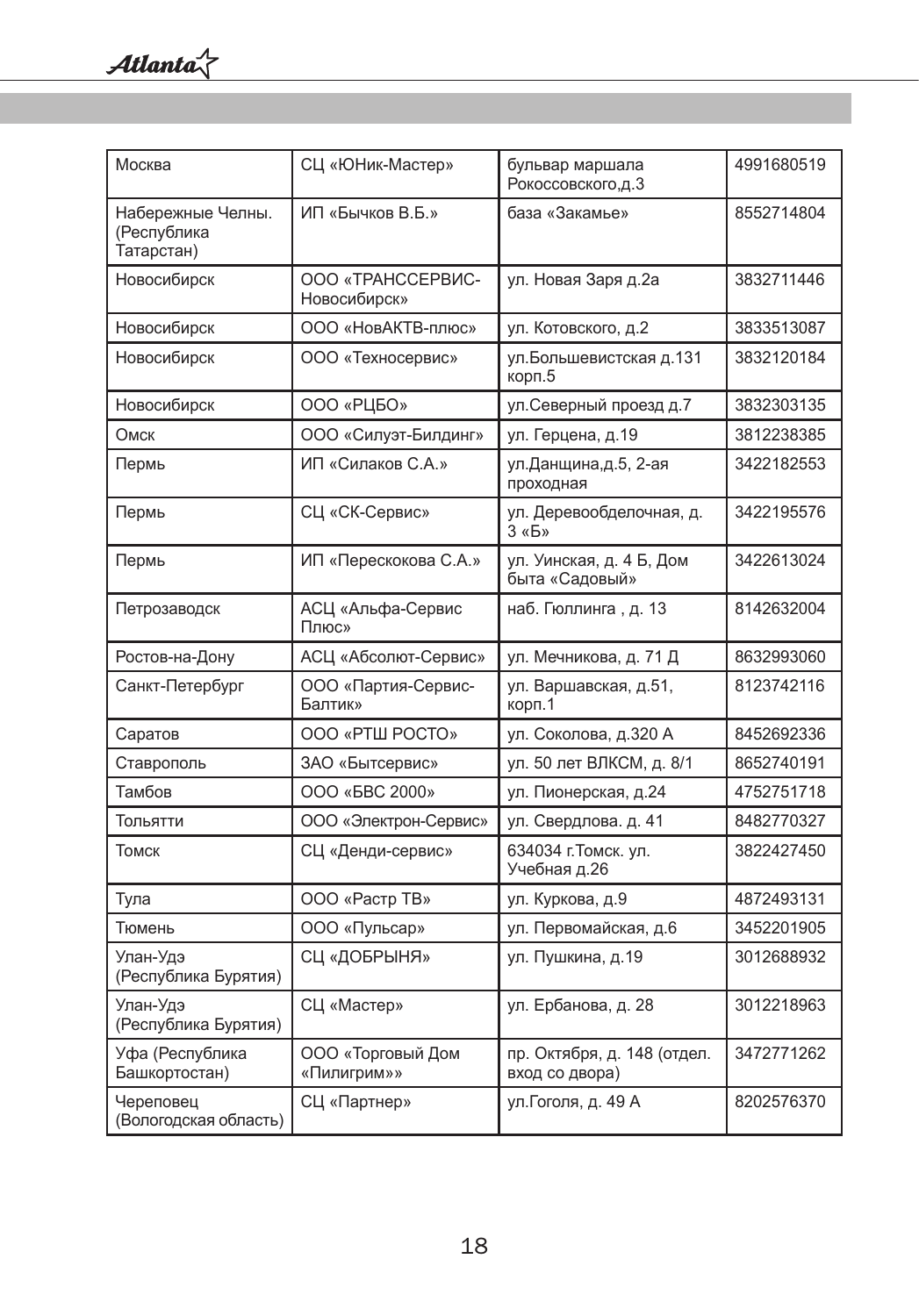$\mathcal{A}$ tlanta $\sqrt{\ }$